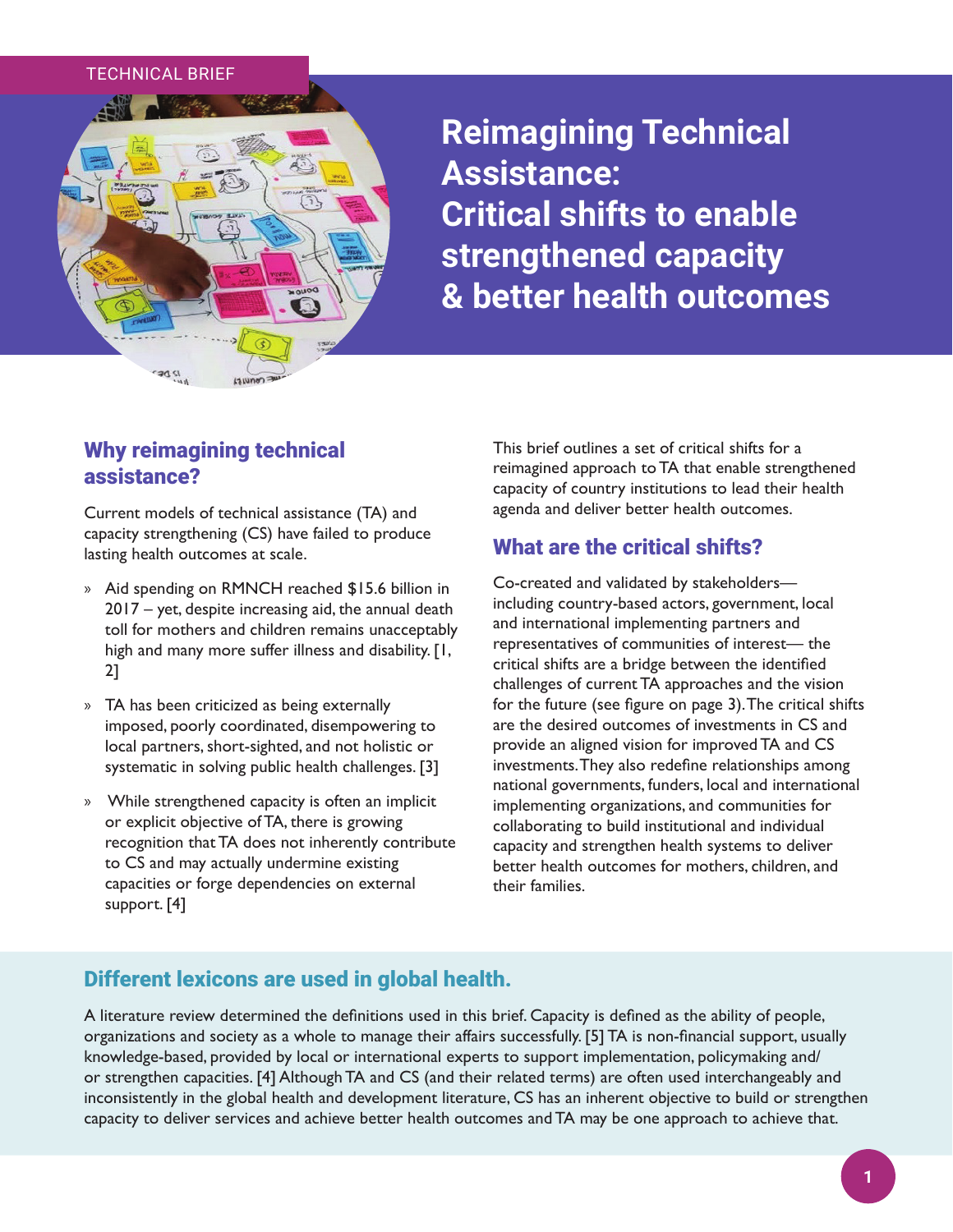# **The critical shifts are a bridge between the identified challenges of current TA approaches and a vision for re-imagined technical assistance and capacity strengthening.**

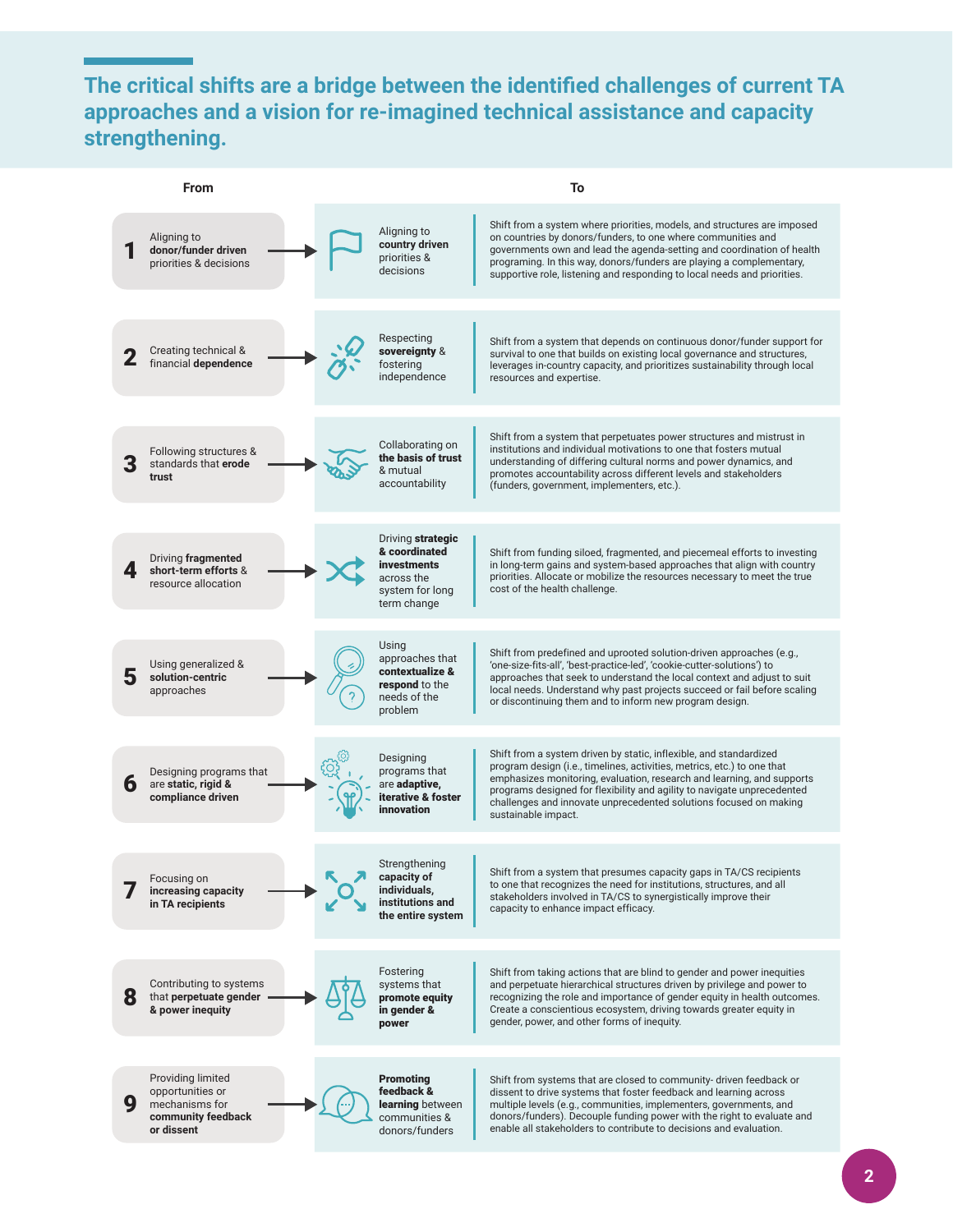# Where did the critical shifts come from?

A JSI-led and Bill & Melinda Gates Foundation (BMGF)- funded, two-phase project inspired the need to reimagine models for delivering TA. During phase 1 (2018–2020), JSI and Sonder Design, a humancentered design (HCD) firm, in partnership with the ministries of health in the DRC and Nigeria facilitated TA actors to co-create the critical shifts.

In phase 2 (2020-2021) the Inter-agency Working group (IAWG) for CS, comprising BMGF, USAID, and the World Bank, with facilitation from JSI and Global Changelabs, further refined and validated the critical shifts. In this phase, the critical shifts were updated to elevate the focus on CS and add key shifts related to power and gender, through a co-creation process with the IAWG and representatives across 13 countries.<sup>1</sup>

## Why are the critical shifts important and what results do they enable?

The critical shifts represent the desired outcomes of investments in CS. The COVID-19 pandemic has accelerated the need to evolve CS and TA as primary mechanisms for global health aid — to support country institutions to lead their health agenda and build strong, resilient health systems. The critical shifts serve as aspirations to move the locus of power and decision-making from donors/funders to countries.

Rather than focus on the merits and demerits of individual projects, the critical shifts apply a systems approach to priority setting, funding, implementing, evaluating, and learning, and put people at the center of the health and development agenda. The critical shifts also allow the multiple actors in the system to collaborate towards a common vision, to enable optimal functioning of the system, and to achieve the intended health outcomes. The critical shifts should support co-creation towards a shared understanding of the problems, the challenges, and opportunities for change in global health programs and projects.

# How can the critical shifts be used?

Global health partners, including funders/donors, implementers, host governments, civil society organizations, and private sector partners can customize and use the critical shifts in their work. For example, the Critical Shifts can be used as a

framework to:

- 1. Align global health partners around common goals, objectives, and approaches
- 2. Provide guidance and set expectations for forming partnerships across stakeholders
- 3. Define mutual accountability expectations and assess progress towards the critical shifts
- 4. Inform development strategies, project designs, implementation strategies and monitoring, evaluation and learning

Join this conversation and send suggestions or questions to reimaginingtawg@jsi.com



<sup>1</sup> Ethiopia, Ghana, India, Kenya, Malawi, Mexico, Mozambique, Nepal, Nigeria, Uganda, United States, Zimbabwe, Zambia